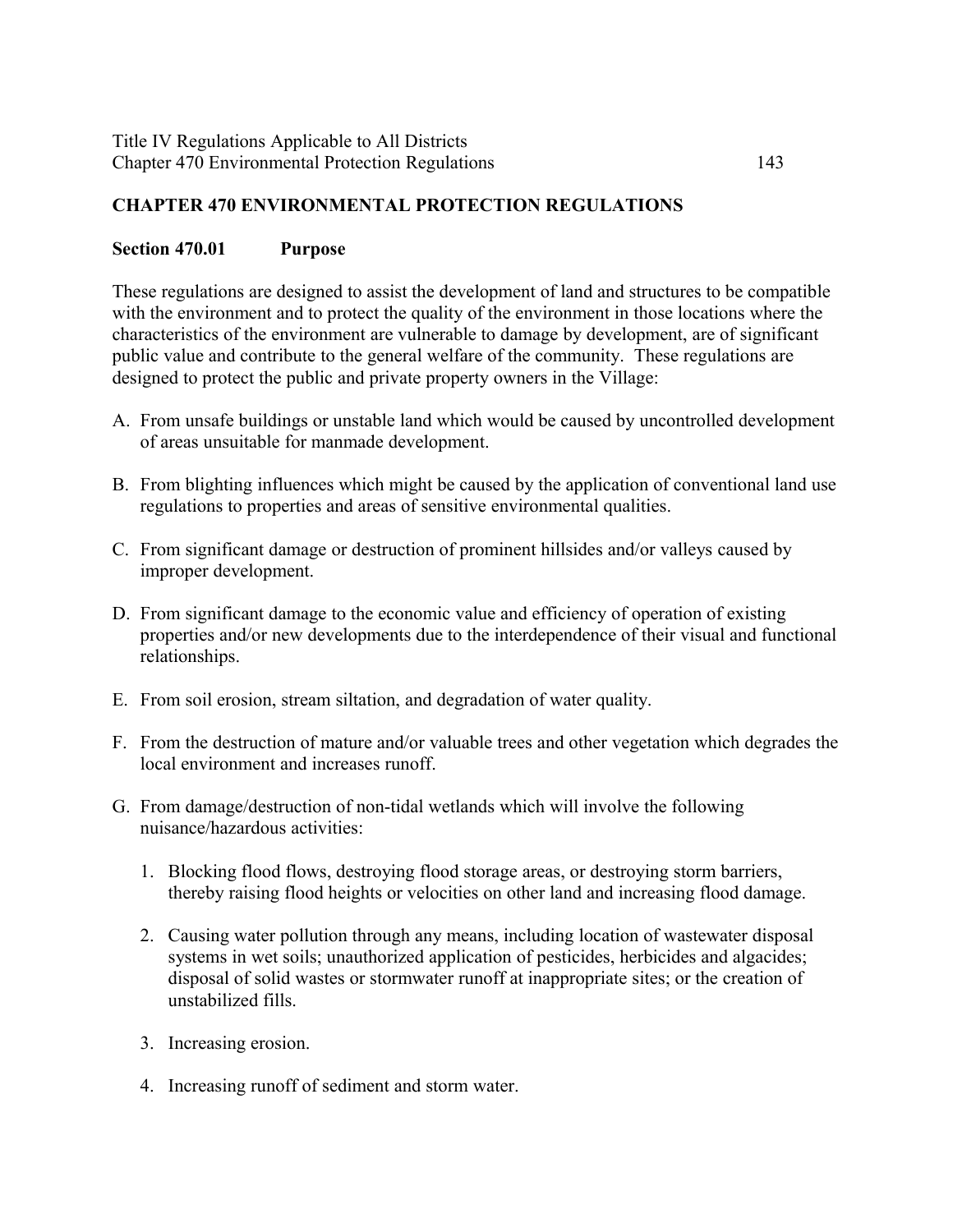### Title IV Regulations Applicable to All Districts Chapter 470 Environmental Protection Regulations 144

In addition, activities in or affecting nontidal wetlands shall not destroy natural wetland functions important to the general welfare of the community by:

- 1. Decreasing breeding, propagating, spawning, nesting, wintering, feeding or other critical habitat for fish and wildlife including rare, threatened and endangered plant and animal species and commercially and recreationally important wildlife.
- 2. Interfering with the exchange of nutrients needed by fish and other forms of wildlife.
- 3. Decreasing groundwater recharge.
- 4. Destroying sites needed for education and scientific research as outdoor biophysical laboratories, living classrooms, and training areas.
- 5. Interfering with public rights in waters and the recreation opportunities for fishing, hunting, boating, hiking, birdwatching, other such activities in nontidal wetlands.
- 6. Destroying aesthetic and property values.

## **Section 470.02 Applicability**

Where applicable by provisions of this code, requirements imposed herein shall be in addition to those of the applicable zoning district. Areas of applicability of these regulations include and shall be based on the following at a minimum, or the most current information available:

- A. *Areas with hydric soils*: (on site inspection may be required), from U.S. Soil Conservation Service, Soils Survey of Portage County.
- B. *Flood plains/flood hazard areas*: from Federal Emergency Management Agency, Community Flood Hazard Maps, or U.S. Army Corps of Engineers Study.
- C. *Wetlands*: National Wetland Inventory, U.S. Department of the Interior, or Ohio Department of Natural Resources Wetlands Inventory.
- D. *Areas of Steep Slopes*: U.S. Soil Conservation Service, Soil Survey of Portage County; U.S. Geological Survey Topographic Quadrangle Maps.
- E. *Forested/Wooded Areas*: 2000 Aerial Photos, Current Land Use Inventory.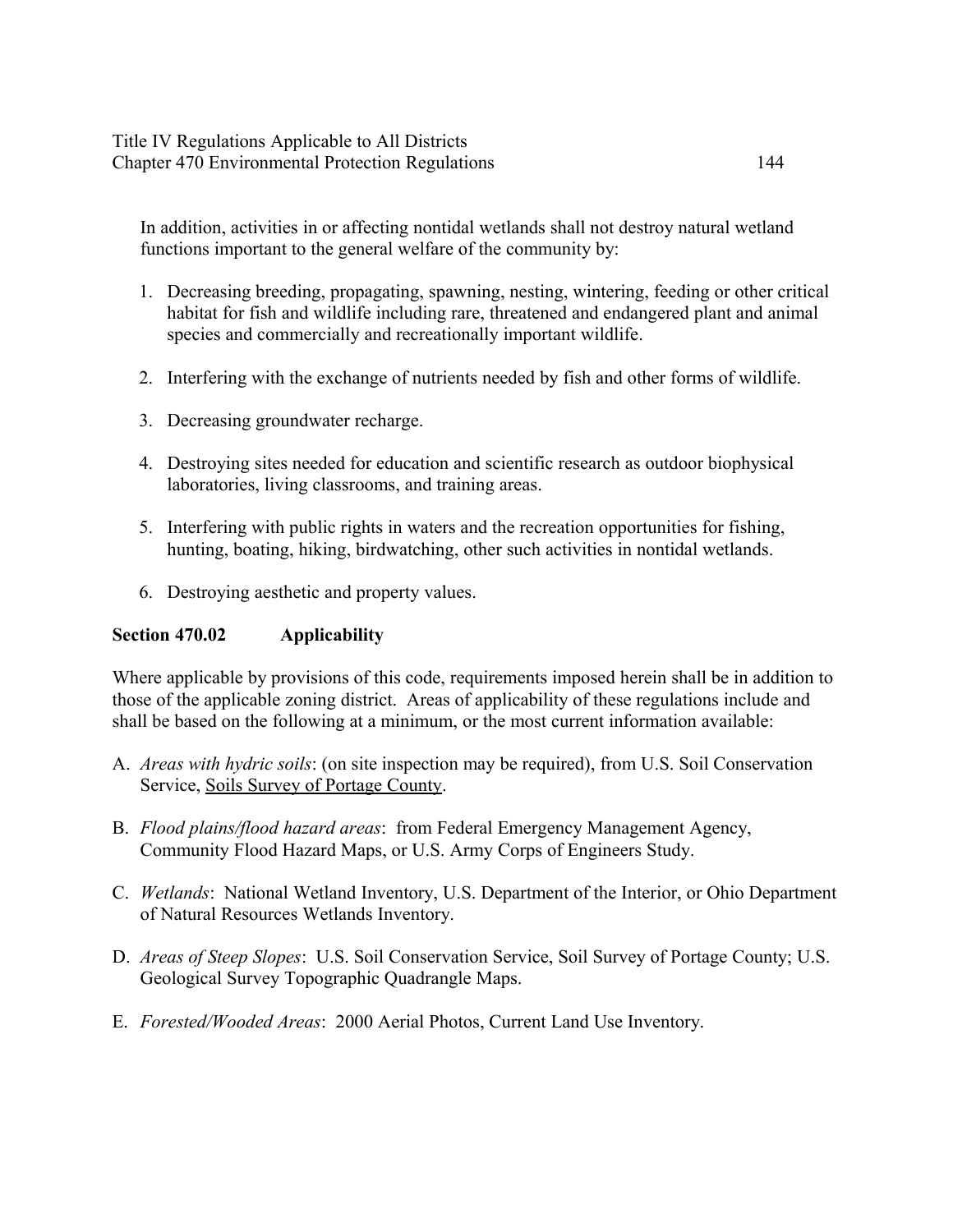Chapter 470 Environmental Protection Regulations 145 F. *Ponds, lakes, streams, rivers, ditches*: U.S. Soil Conservation Service, Soils Survey of Portage County; 2000 aerial photos, Ohio Department of Natural Resources data/maps.

# **Section 470.03 General Standards**

Prior to commencement of any development subject to this code, plans and other data reasonably necessary to identify and verify the existence of any of the natural resource features noted above shall be submitted to the zoning inspector. Development subject to site plan review shall incorporate such information/date with the site plan for review by the Planning Commission. All plans for development shall account for such features and shall fully comply with the natural resource protection standards applicable to each feature. Site alterations, re-grading, filling and clearing of vegetation prior to the submission and approval of such plans shall be a violation of this resolution.

## **Section 470.04 Development Regulated**:

- A. Any use/activity of land or buildings/structures that may be detrimental to the natural, scenic and environmental characteristics described herein are regulated by the provisions of this ordinance and subject to the review process set forth in this chapter.
- B. All other activities/uses not subject to site plan review provisions of this ordinance posing a detriment to environmental resources and in violation of the regulations of this Code shall require review of the Zoning Inspector to determine the extent of potential or existing environmental impacts. The Zoning Inspector may utilize other governmental agency(ies) resources to assist in this determination such as the Village Engineer, Soil and Water Conservation District Office, Ohio Department of Natural Resources, Army Corps of Engineers, or Portage County Regional Planning Commission. If negative, detrimental impacts are proposed or occurring, the Zoning Inspector may order corrective actions be taken to assure the above environmental resources will not be negatively impacted and utilize the regulations of 470.05 as applicable to the environmental resource/constraint.

## **Section 470.05 Minimum Regulations**

A. *Flood Hazard Areas*:

Floodplains shall not be developed except for non-intensive recreational uses, or accessory uses unless structures and uses are in compliance with the Flood Hazard Reduction Regulations (Codified Ordinances Chapter 1309) (Also see subsection F.) *(Ordinance 2012-17, effective April 17, 2012)*

*B. Steep Slopes:* 

**18-25% slopes**-At least 70% of such areas shall remain as permanent open space. No more than 30% of such areas shall be developed and/or regraded or stripped of vegetation.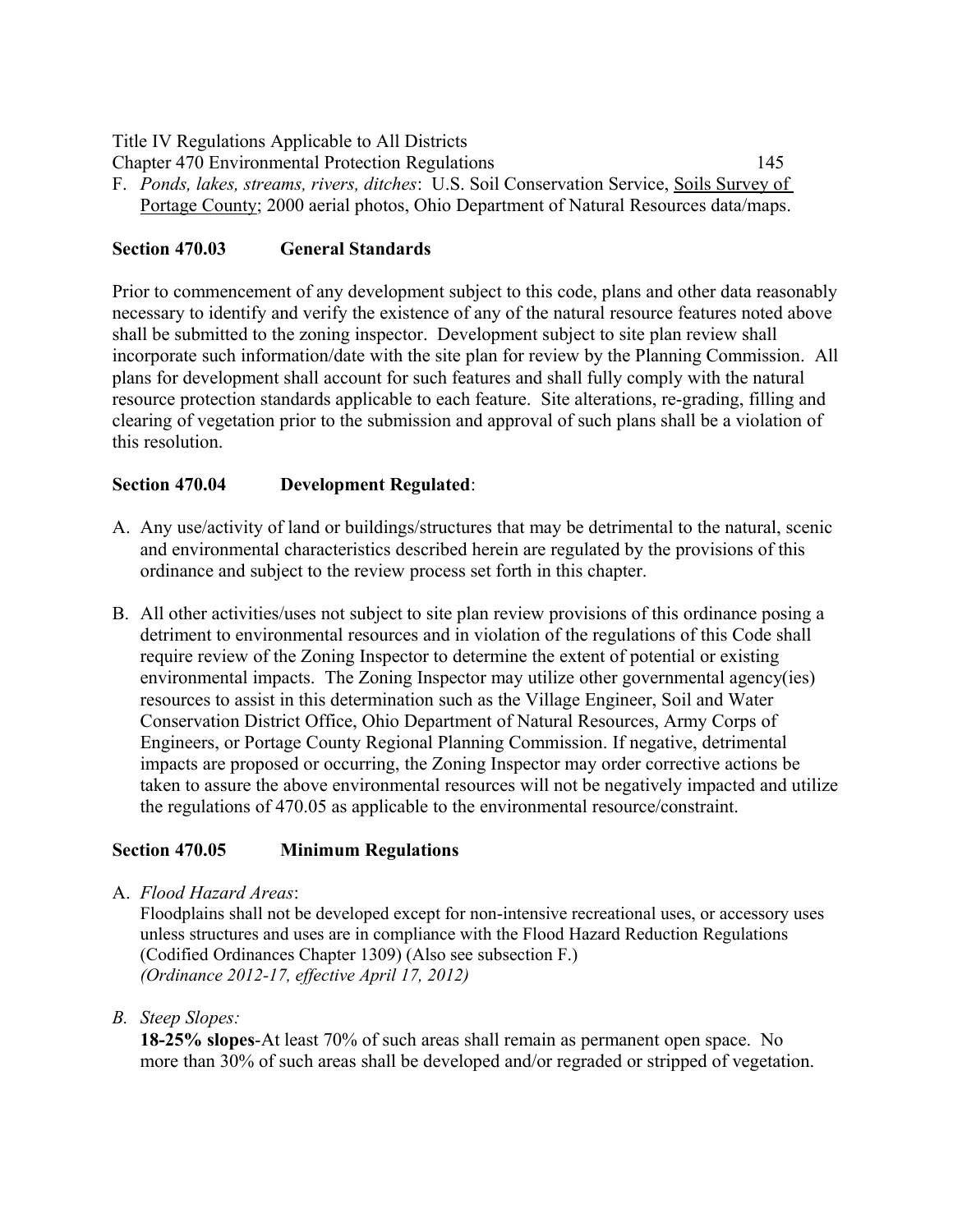Chapter 470 Environmental Protection Regulations 146 **Greater than 25% slope**: at least 85% of such areas shall remain as permanent open space. No more than 15% of such areas shall be developed and/or regraded or stripped of vegetation. Erosion control plans shall be approved by the Village Engineer or Soil and Water Conservation District Office.

## C. *Wetlands*:

*1. Definition*

The U.S. Fish and Wildlife Service has developed a wetland definition and classification system for the primary purpose of inventorying the nation's wetlands. This definition emphasizes three key attributes of wetlands: wetland vegetation (hydrophytes); hydrology (degree of flooding or soil saturation); and hydric soils (periodically flooded and/or saturated soils). The service has developed a list of plants occurring in the nations wetlands, and the U.S.D.A. Soil Conservation Service has prepared a list of hydric soils to help further define wetlands.

*2. Activities Regulated*

Dredging, filling, grading, draining, unnatural flooding, excavation or construction in a wetlands area, or on lands immediately abutting, adjoining or affecting said area if such activity upon these adjacent areas is incompatible with the preservation of those wetlands in their natural state, is prohibited. Wetlands are regulated by the U.S. Army Corps of Engineers and the U.S. Environmental Protection Agency through Section 404 of the Clean Water Act. Prior to conducting any activities affecting a wetland, the Army Corps of Engineers response shall be required to be submitted to the Zoning Inspector and Village Engineer. The response from the Corps will determine the activity allowed. Violation of this regulation could be considered a violation of federal law and Village law and subject to actions and penalties of both entities.

If the Army Corps does not respond in a timely manner the Zoning Inspector may require the owner/lessor to obtain verification of wetland boundary through field assessment of a qualified biologist, botanist, or other qualified person/organization. (Wetland Delineation*)*.

3. *Uses Allowed*

The following uses shall be allowed within a nontidal wetland to the extent that they are not prohibited by any other ordinance or law and provided they do not require structures, grading, fill, draining or dredging except as provided herein or authorized by special permit: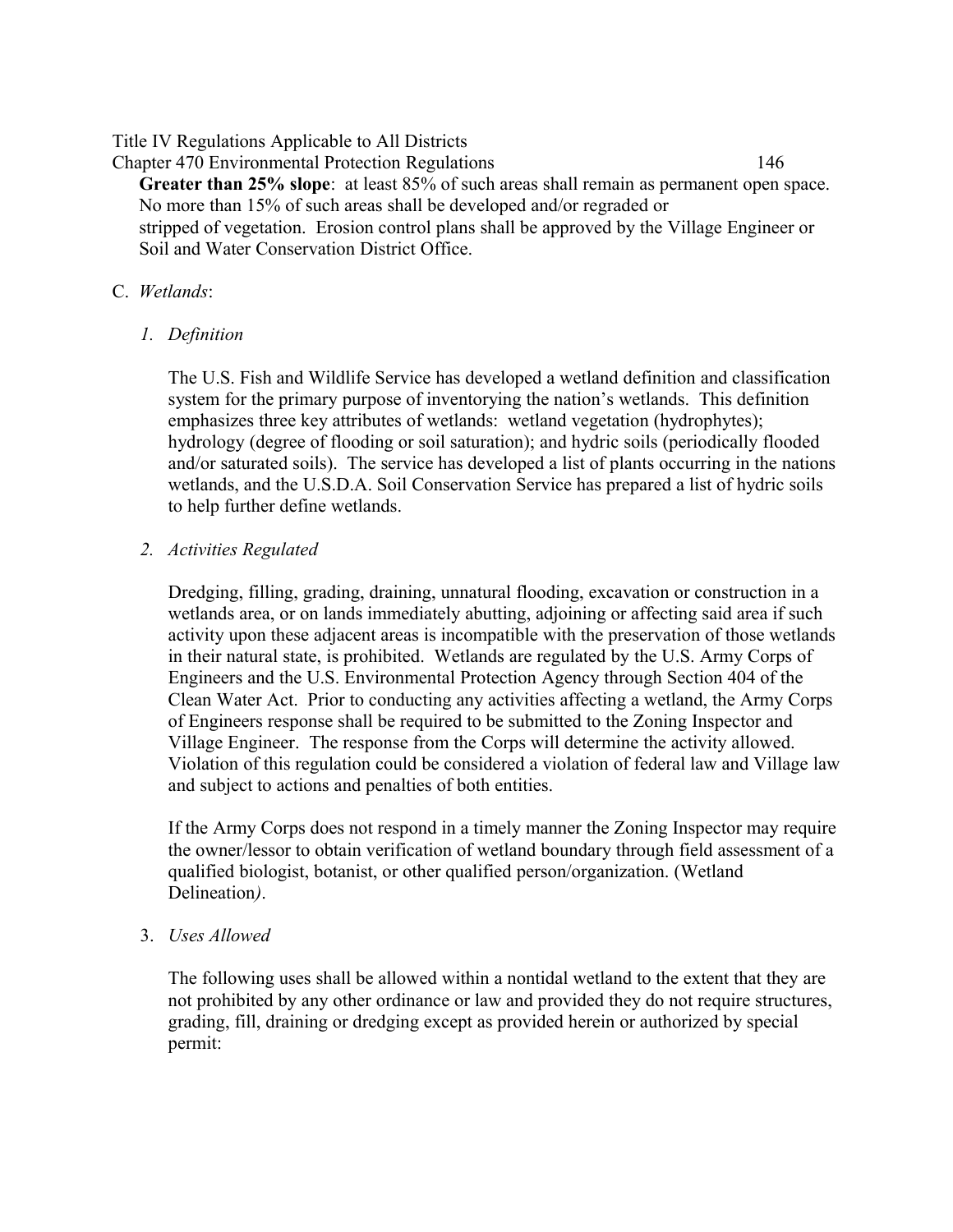#### Title IV Regulations Applicable to All Districts Chapter 470 Environmental Protection Regulations 147

- a. Conservation or preservation of soil, water, vegetation, fish, shellfish and other wildlife;
- b. Outdoor recreational activities, including hunting, fishing, trapping, bird watching, hiking, boating, horseback riding, swimming, and other similar recreational activities.
- c. The harvesting of wild crops, such as marsh hay, ferns, moss, wild rice, berries, tree/bush fruits and seeds in a manner that is not injurious to natural reproduction of such crops and providing the harvesting does not require alteration of the non-tidal wetland by changing existing non-tidal wetland conditions or sources.
- d. Forestry practices limited to the thinning and harvesting of native timber in accordance with a forest management plan that incorporates best management practices approved by the State Forester or Soil and Water Conservation Office pursuant to regulations or guidelines.
- e. Continued cultivation of agricultural crops, provided no non-tidal wetlands are subject to cultivation where no such use existed five years prior to the effective date of application.

No-till /organic farming can be utilized for new agricultural use and is encouraged to be used for prior existing agricultural uses.

- f. Occasional pasturing of livestock.
- g. Fishing and trapping in accordance with state and federal laws.
- h. Education, scientific research, and nature trails.
- i. Uses by right that do not require a permit that may involve filling, flooding, draining, dredging, ditching or excavating to the extent specifically provided below:
	- 1. Maintenance or repair of lawfully located roads or structures and of facilities used in the service of the public to provide transportation, electric, gas, water, telephone, telegraph, telecommunication or other services, provided that such roads, structures or facilities are not materially changed or enlarged and written notice prior to the commencement of work has been given to the zoning inspector and provided the work is conducted using the best management practices to insure that flow and circulation patterns and chemical and biological characteristics of the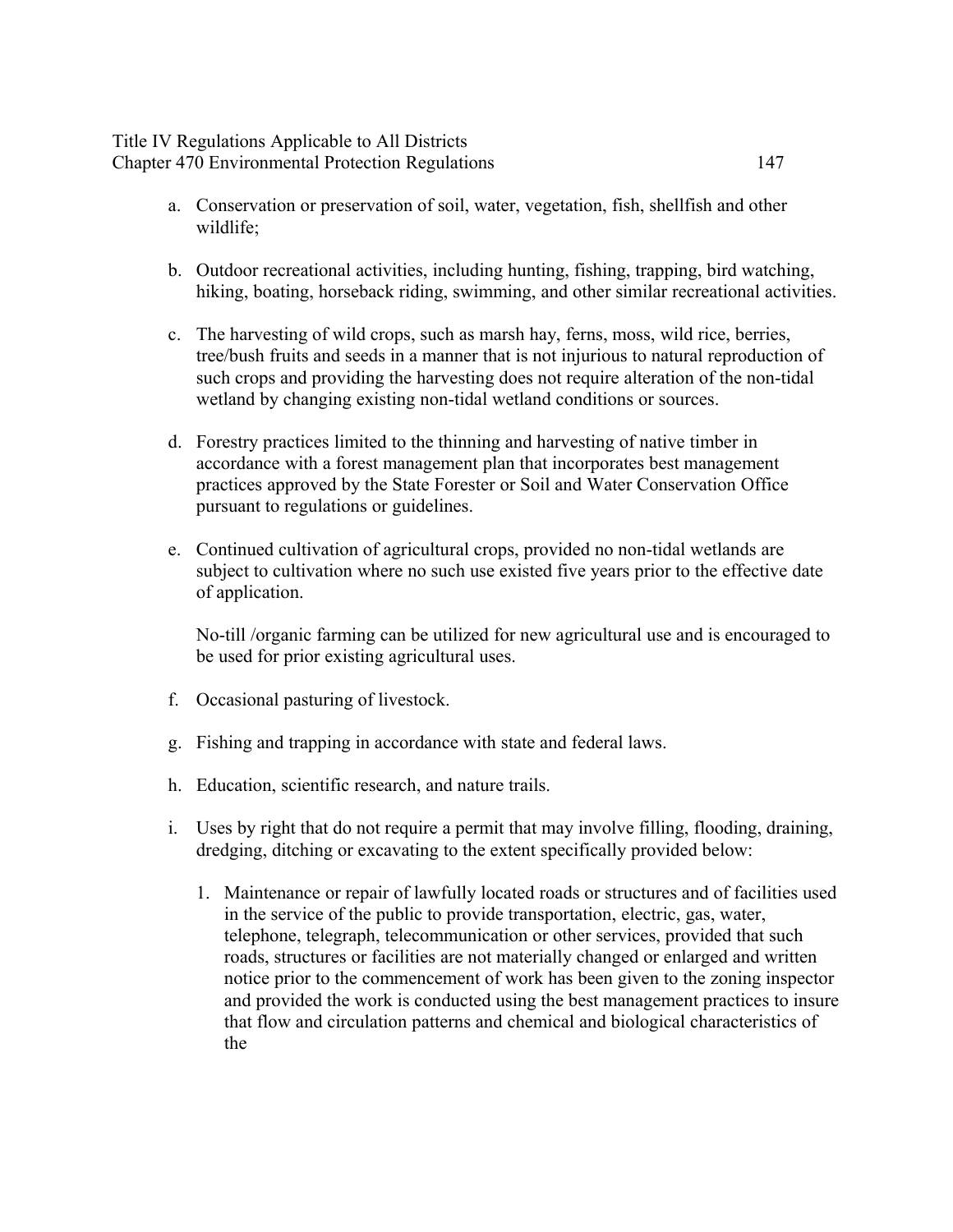Chapter 470 Environmental Protection Regulations 148 wetland is not impaired and that any adverse effect on the aquatic environment will be minimized.

- 2. Limited ditching, tiling, dredging, excavating or filling done solely for the purpose of maintaining or repairing existing drainage systems necessary for the cultivation of crops, provided the maintenance or repair does not result in the impairment, alteration or loss of non-tidal wetlands not previously used agriculturally.
- 3. Limited excavating and filling necessary for the repair and maintenance of piers, walkways, observation decks, duck blinds, wildlife management shelters, boat houses, and other similar water related structures, provided they are built on pilings to allow unobstructed flow of water and preserve the natural contour of the wetland.
- j. Uses other than those cited above in C.3. may only be considered after the Army Corps of Engineers determines jurisdiction and appropriate course of action.

## D. *Unstable Soils*

Soils that are indicated by the Soil Survey as unstable and/or subject to slippage shall not be built upon to protect personal and real property and lives. On site soil borings may be utilized to verify the exact extent of such soils.

## E. *Forested/Wooded Areas*

The purpose of regulation and protection of forested/wooded areas is to provide for the protection, preservation, proper maintenance and use of woodlands located in the village in order to minimize disturbance to them and to prevent damage from erosion, siltation, loss of wildlife and vegetation, and degradation of air quality.

No more than 75% of any forest/woodlot shall be cleared for timber sale within a ten year period, unless such clearing is part of an approved management plan, approved by NRCS, Soil and Water Conservation District. No more than 50% of any wooded lot shall be cleared for development purposes. (Also see River Buffer Areas)

# F. *Lakes, Ponds, Rivers, Drainageways*

The purpose of these regulations is to provide for the protection, proper maintenance, and use of ponds, lakes, rivers, streams, ditches in order to minimize disturbance to them and to prevent damage from erosion, turbidity, siltation, non-point source pollution, unnatural flooding, and to prevent a loss of fish populations or other beneficial aquatic organisms, loss of wildlife and vegetation and to prevent degradation of water quality.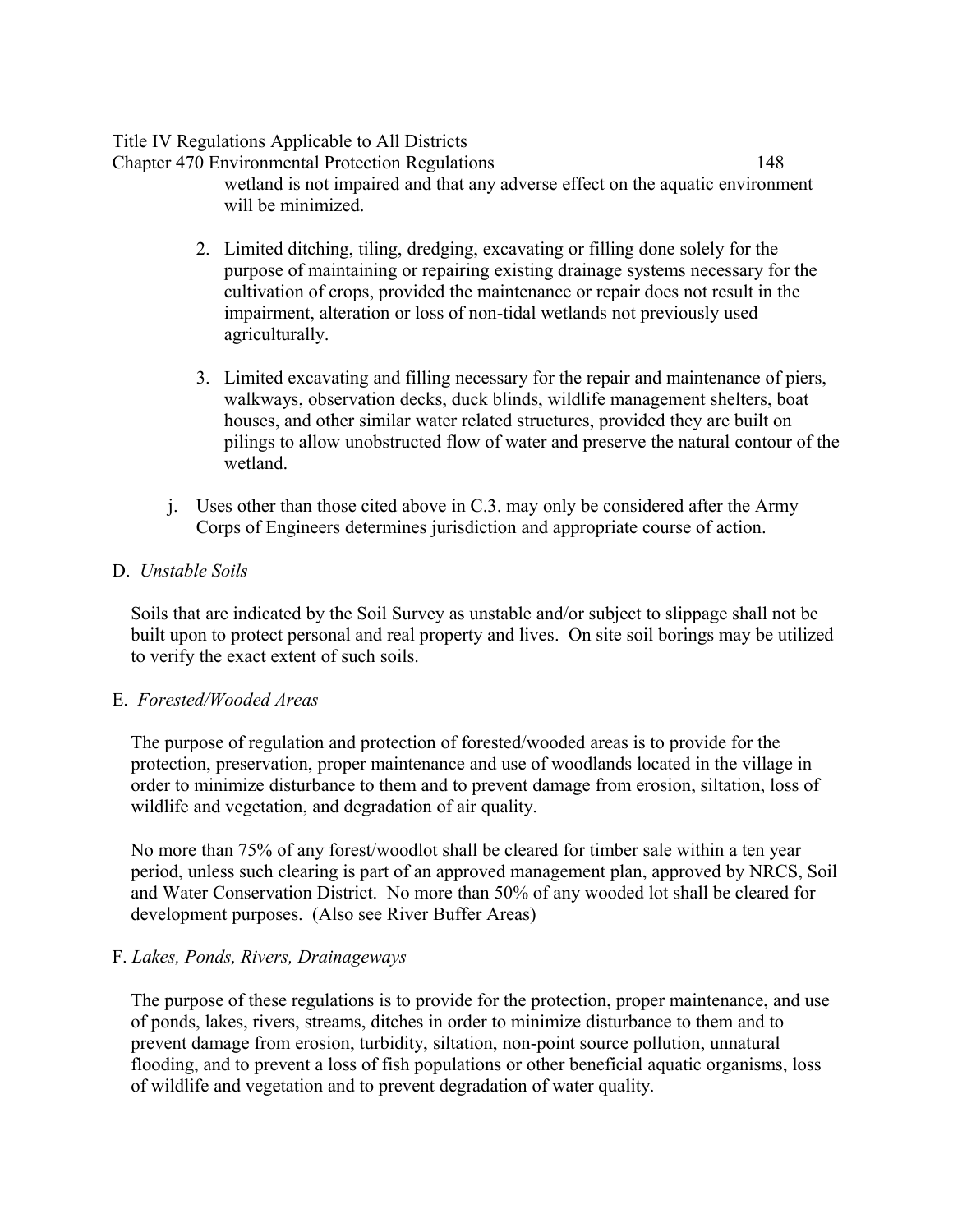## Title IV Regulations Applicable to All Districts Chapter 470 Environmental Protection Regulations 149 *Regulations:*

- 1. *Ponds or lakes*: All such areas shall be permanent open space. No development or diversion of these bodies of water shall be permitted except to provide required roads. Filling shall be permitted only in conjunction with the deepening of a lake or pond and shall be permitted only if the surface area and flood retention capabilities remain unchanged or are enlarged and such activity within the lake or pond is not considered subject to provisions and federal law under the jurisdiction of the Army Corp of Engineers.
- 2. *Pond Shorelines*: The shorelines of ponds consisting of the area within 50 feet from the shoreline shall contain no more than 15% impervious surfaces. At least 75% of all such areas shall be permanent open space.
- 3. *Lake Shorelines*: Shorelines of lakes, consisting of 100 feet from the shorelines, shall contain no more than 15% impervious surfaces. At least 75% of all such areas shall be permanent open space.
- 4. *Rivers, Streams, Drainage Ways*: There shall be no alteration, filling, dredging or damming of any stream or drainage way without submission and review of such plan to the Planning Commission, Village Engineer, Portage Soil and Water Conservation District Office, U.S. EPA and Army Corps of Engineers. Proof of positive impacts of such action will be required to be submitted. No such activity shall occur until approvals have been granted by the above appropriate authorities.
	- a. A minimum setback/buffer of 100 feet from the primary channel river bank of Cuyahoga River and any other streams/tributaries, shall be maintained, in which no structures are to be located other than those listed in this Chapter for floodplain and wetland areas. The Planning Commission may allow a reduced buffer if applicant provides evidence of best management practices that will be applied that will allow for such reduction without impacting the river/stream. The Planning Commission may consult with Portage Soil and Water Conservation District staff or other professionals in aiding in this determination.
	- b. Within 25 feet of the primary channel riverbank of the Cuyahoga River and any other streams/tributaries:
		- 1. Clearcutting is prohibited.
		- 2. Clearing of all vegetation is prohibited.
		- 3. The selected and dispersed cutting of vegetation for wildlife management, or to create a view of the river which does not adversely affect the stability of the riverbank, character of the shoreline, nor have an adverse environmental impact on the river such as by adding silt to the river, is permitted.